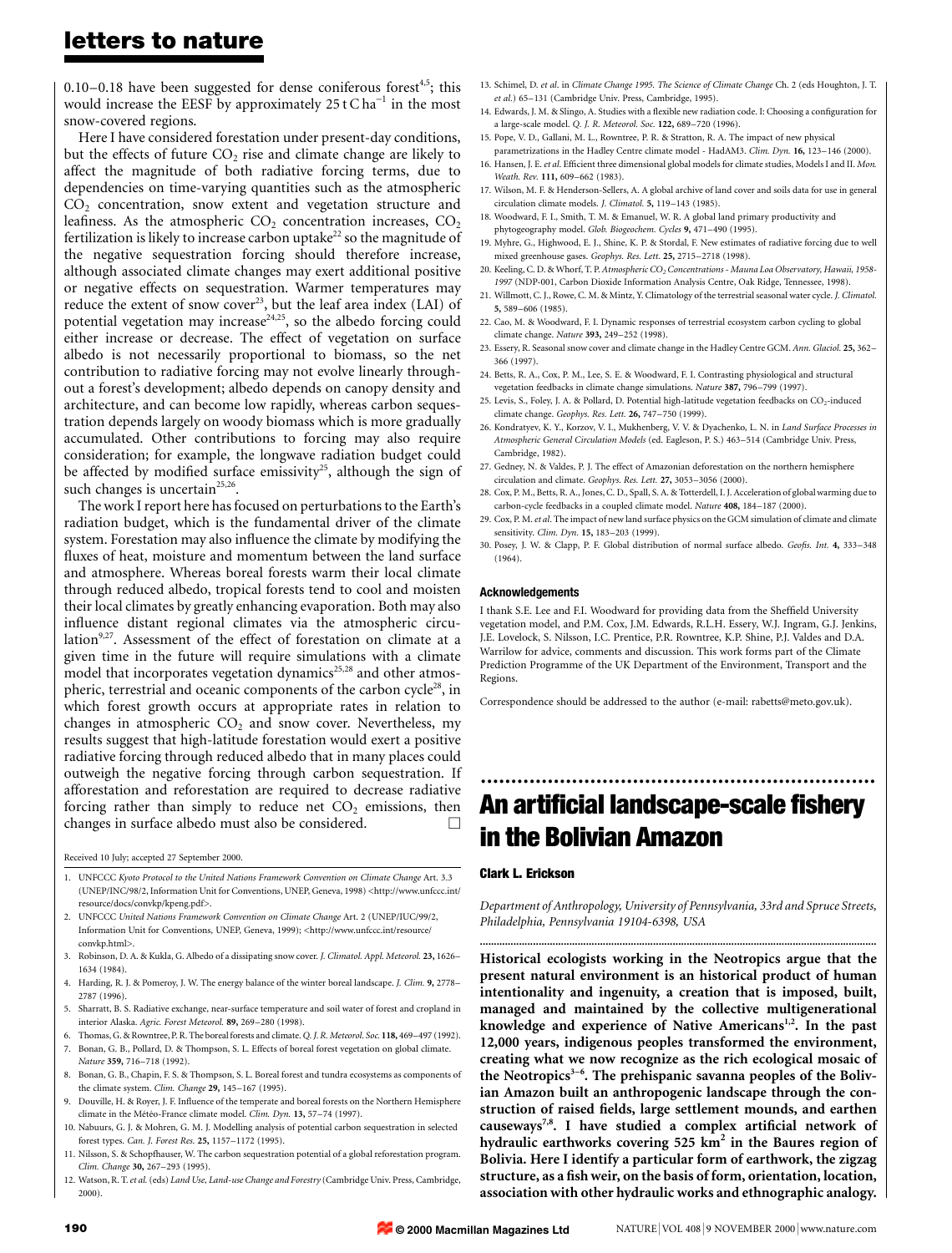### The native peoples used this technology to harvest sufficient animal protein to sustain large and dense populations in a savanna environment.

The zigzag structure is a particular form of artificial earthwork, found in the seasonally inundated savanna of Baures, Bolivia (Province of Iténez, Department of the Beni) (Figs 1 and 2). Zigzag structures are linear segments of raised earth  $(1-2 \text{ m})$  wide and  $20-50$  cm tall) that change direction every  $10-30$  m (Fig. 3). Shrubs, palms, and termite mounds cover the structures. Many zigzag structures cross the savanna from one forest island to another, distances of up to  $3.5 \text{ km}$ ; others terminate  $5,000-$ 1,000 m from the forest edge (Fig. 4). Funnel-like openings, 1-3 m long and 1-2 m wide, are present where the structures form a sharp angle (Fig. 5). The structures are associated with small circular ponds. Dense networks of interconnected zigzag structures form enclosures of 10-80 ha. A total of 48.431 linear kilometres of weirs were measured in a sample area of  $16.755 \text{ km}^2$  of savanna, a density of 2.891 linear km per km<sup>2</sup>.

The zigzag structures are artificial constructions created by raising earth removed from the adjacent savanna. Canals or barrow pits flank some of the zigzag structures. Although overlapping in distribution, the zigzag structures are distinct from the long, wide and straight causeways and canals that cross the savanna between forest islands (Fig. 4). The narrow and irregular zigzag structures would be inefficient for transportation. The zigzag structures do not appear to have functioned as check dams or berms for flood-recessional farming. There is no evidence of crop furrows or field platforms between the structures.

On the basis of location, form, patterning, associations and ethnographic analogy, I identify the zigzag structures as fish weirs. Fish migrate to and spawn in the seasonally inundated savannas of Baures during the wet season<sup>9</sup>. Many fish are trapped in water bodies as the floodwaters recede. The zigzag structures provided a means to manage and harvest these fish. The zigzag structures are similar to fish weirs built by native peoples in Bolivia $10-14$  and throughout the Americas<sup>15-17</sup>. Two characteristics shared by fish weirs include construction of barriers across shallow bodies of water and Vshaped openings where fish are trapped. Weirs, ranging in length from several to hundreds of metres, are constructed of soil, rock, reed, branches, logs, aquatic vegetation and/or basketry. Superstructures of perishable materials or a dense wall of vegetation probably covered the earthen fish weirs of Baures.

There are important differences between the zigzag structures of Baures and contemporary fish weirs. Most ethnographic fish weirs are ephemeral and rebuilt each season. Traditional weirs are constructed in rivers, streams or permanent bodies of water. In contrast, the zigzag structures are permanent earthworks built across a

seasonally flooded savanna. They are also more numerous, longer and more densely placed than ethnographic fish weirs. In addition to controlling and harvesting fish within the savanna, the weirs and large causeways may have been used for water management. The earthworks could have extended the period of inundation by capturing the first rains and holding floodwaters into the dry season $^{18}$ .

The savanna fisheries of the Bolivian Amazon are productive. Estimates of 100,000 to 400,000 fish have been calculated for a single hectare of abandoned river channel in the savannas<sup>9</sup>. Yields of 1,000 kg per hectare per year have been recorded for shallow ponds in tropical savannas<sup>19</sup>. Large numbers of Pomacea gigas snails are found beside the zigzag structures. In addition to fish, these edible snails may have been managed and raised in the weir structures and ponds. In the past, these snails were eaten in Baures and the gastropods are found in precolumbian sites in Bolivia and Brazil<sup>20,21</sup>. The nutritional status of *Pomacea* is probably similar to other tropical snails, low in calories and protein<sup>22</sup>. Pomacea gigas reproduce and grow at an impressive rate and an average of 23.8 snails per  $m<sup>3</sup>$  is recorded in Bolivian wetlands<sup>23</sup>. The artificial fisheries of Baures potentially produced hundreds of tonnes of edible snails as a secondary food source.

The most common vegetation associated with the fish weirs and ponds is the palm Mauritia flexuosa<sup>24-26</sup> (Fig. 3). A single tree can produce up to 5,000 edible fruits each year and a single hectare yields  $10-60$  t of fruit. The fruits are high in vitamins C and A, oil  $(12%)$  and protein  $(4–5%$  dry weight). The ground tissue produces large amounts of edible starch. Edible larvae of the palm beetle thrive in the decomposing trunks. In addition, the palm is a favoured food of game animals and fish. The fibres of the fronds and trunks are used for basketry, mats, hammocks, bowstrings, thatch and roof beams. The palm may have been encouraged or even cultivated on the earthworks.

Artificial ponds overlap with the distribution of zigzag structures (Fig. 3). These measure  $0.5-2$  m deep and  $10-30$  m in diameter; the largest hold water year round. The ponds teem with fish such as buchere (Hoplosternum sp.), yallu, cunaré (Cichla monoculos), palometa (Serrasalmus sp.), sábalo (Prochilodus nigricans) and bentón (Erythrina sp), snails, birds, reptiles and amphibians. Contemporary hunters stalk the game animals and birds that congregate at the ponds. Artificial ponds provided a way to store live fish and snails until needed.

The complex of fish weirs and ponds of Baures is a form of intensive aquaculture. The earthworks did not necessarily involve the mobilization of large amounts of labour. I estimate a total of 1,515 linear kilometres of fish weirs in Baures based on a sample of aerial photographs. Using labour estimates for experimental



Figure 1 Map of the Baures prehispanic hydraulic complex. It is located between the San Joaquín river to the west and the San Martín river to the east and between 13 $^{\circ}$  30' and 14<sup>°</sup> 20' latitude South.



Figure 2 The fish weirs (zigzag structures and ponds). They are concentrated in the North Block (447 km<sup>2</sup> of savanna excluding forest islands) and the South Block (77 km<sup>2</sup>). The structures are restricted to savannas near forest islands that are flooded by shallow water.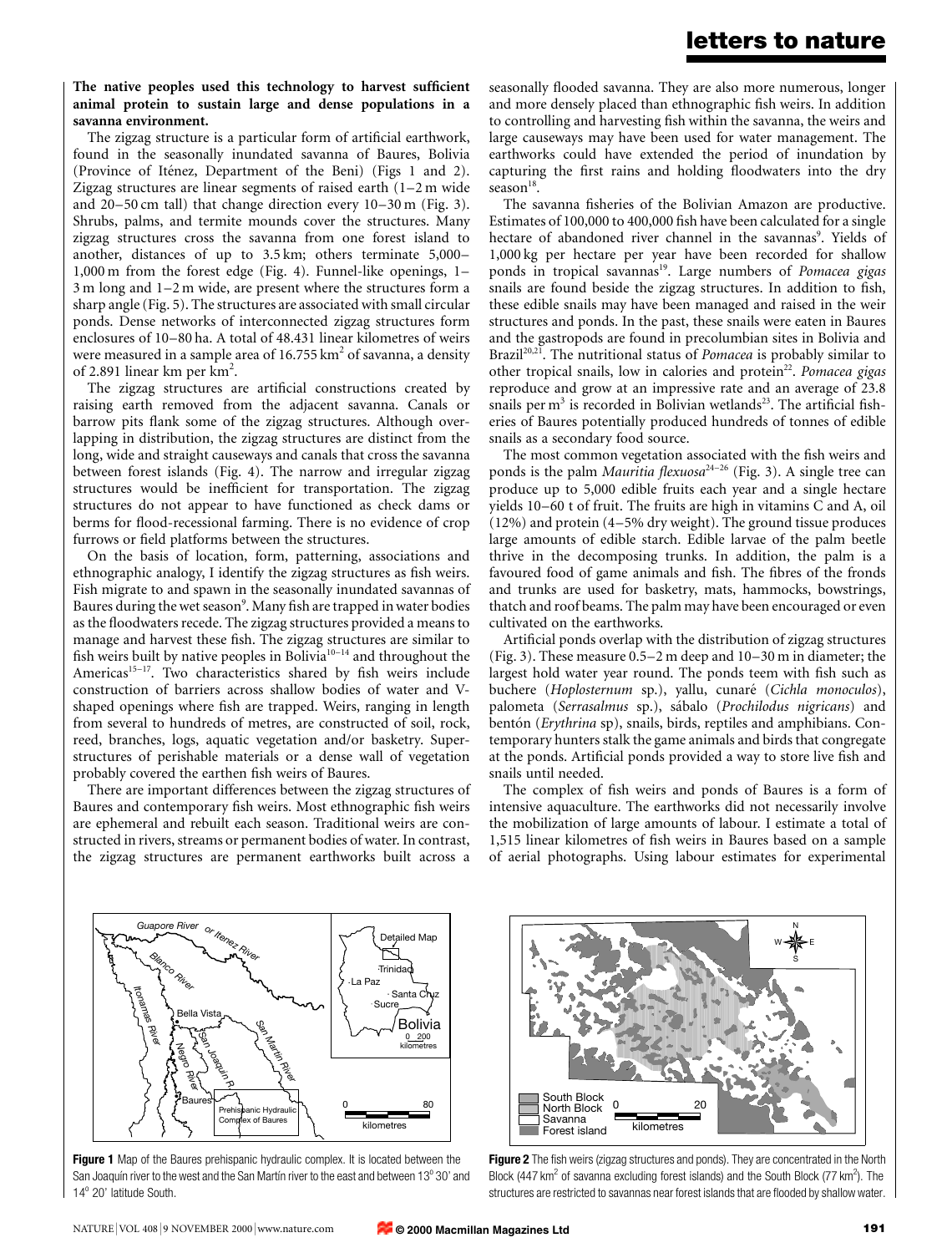## letters to nature

construction of raised fields (5  $m<sup>3</sup>$  of earth per person per 5-hr day and weirs measuring 2 m wide and 0.5 m tall), the weirs required 300,000 person-days of labour or the equivalent of 1,000 people working 30 days a year over a period of 10 years. Small groups of kin or communities constructed and managed the weirs recorded in ethnographic accounts<sup>10-14</sup>. Similar social groups may have been responsible for the weirs and ponds of Baures.

The weirs also show some evidence of integration at a higher scale. Individual zigzag structures often cross the savanna from one forest island to another (Fig. 4). Assuming each forest island was an autonomous settlement, weir construction may have involved intercommunity cooperation. Although individual weirs could operate



Figure 3 Oblique photograph of a fish weir and artificial ponds between forest islands in the savannas of Baures. Fish weirs are the zigzag structures, lower left to upper right;

artificial ponds are the circular features surrounded by palms (approximately 20 m in diameter). The diagonal feature (upper left to lower right) is a contemporary path.



Figure 4 Map of fish weirs (irregular lines) and causeways (straight lines) in Baures. Based on aerial photographs.